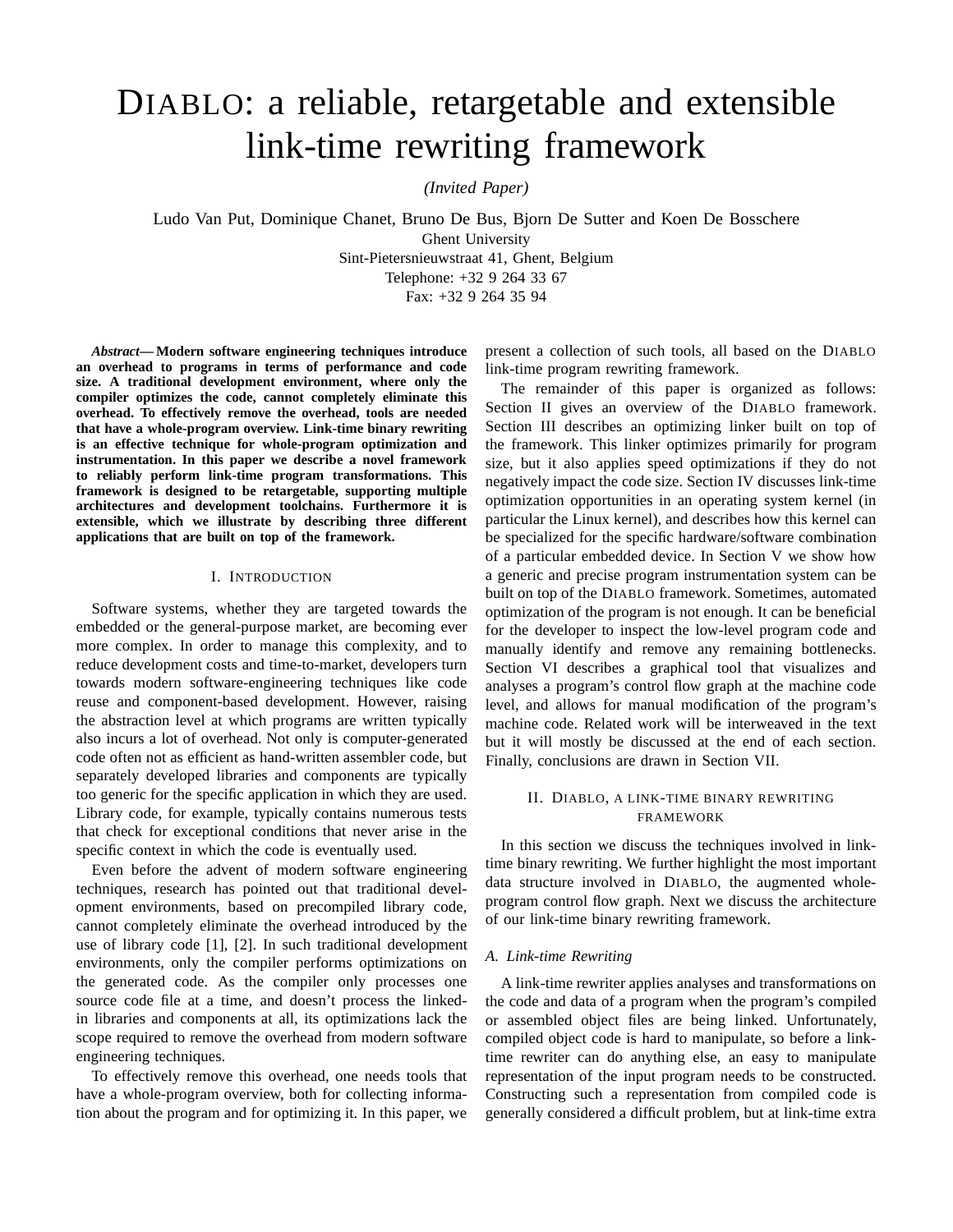

Fig. 1. Overview of the operation of our link-time rewriter.

information is available that can considerably simplify this process.

When the linker combines the data and code stored in the different object files into an executable program it will first extract three types of meta-information from the object files [3]. *Relocation information* provides information about the temporary addresses used in the object file's code and data sections, and how these temporary (or relocatable) addresses in the object files need to be adapted (or relocated) once the object file sections get a place in the final program. *Symbol information* describes the correspondence between relocatable addresses and global entities in the code and data, such as procedures and global variables. Symbol information is used by the linker to resolve each object file's references to externally declared symbols, such as global variables or procedures. Finally, *alignment information* describes how each object file section should be aligned in the linked program.

The meta-information used by the linker can also be used by the link-time rewriter to simplify the construction of an easy to manipulate representation of the program. Relocation information is now used to detect all computable addresses in programs, and hence to approximate the possible targets of indirect control flow transfers conservatively. Symbol information is used to detect additional properties of compiler generated code. For example, if a compiled procedure is defined by a global symbol, which means it is callable from outside its

own compilation unit, the compiler must have generated it in accordance with the calling conventions. Otherwise, it cannot expect callers from other modules to know how to call such a procedure.

The operation of our link-time rewriter is summarized in Figure 1. The rewriter reads all object files constituting a program, together with the linker map produced by the original linker. The latter file describes where all sections from the object files are found in the final executable. Using this map file, our rewriter first relinks the application in exactly the same way as the original linker. This way, the rewriter is able to collect all possible information on the executable, including the aforementioned information available in the object files, as well as any information added or used by the standard linker itself. Thus, we can guarantee that the rewriting operation is performed **reliably** [4].

After the linking phase, the linked program is disassembled and an intermediate representation is constructed that is fit for program analysis and manipulation. Once the diverse transformations are applied, the intermediate representation is transformed into a linear program representation, after which the code is reassembled. All addresses are relocated, and the modified executable is written to disk.

# *B. The Augmented Whole-Program CFG*

As we explained in the previous section, a link-time rewriter needs to create an easy to manipulate representation of the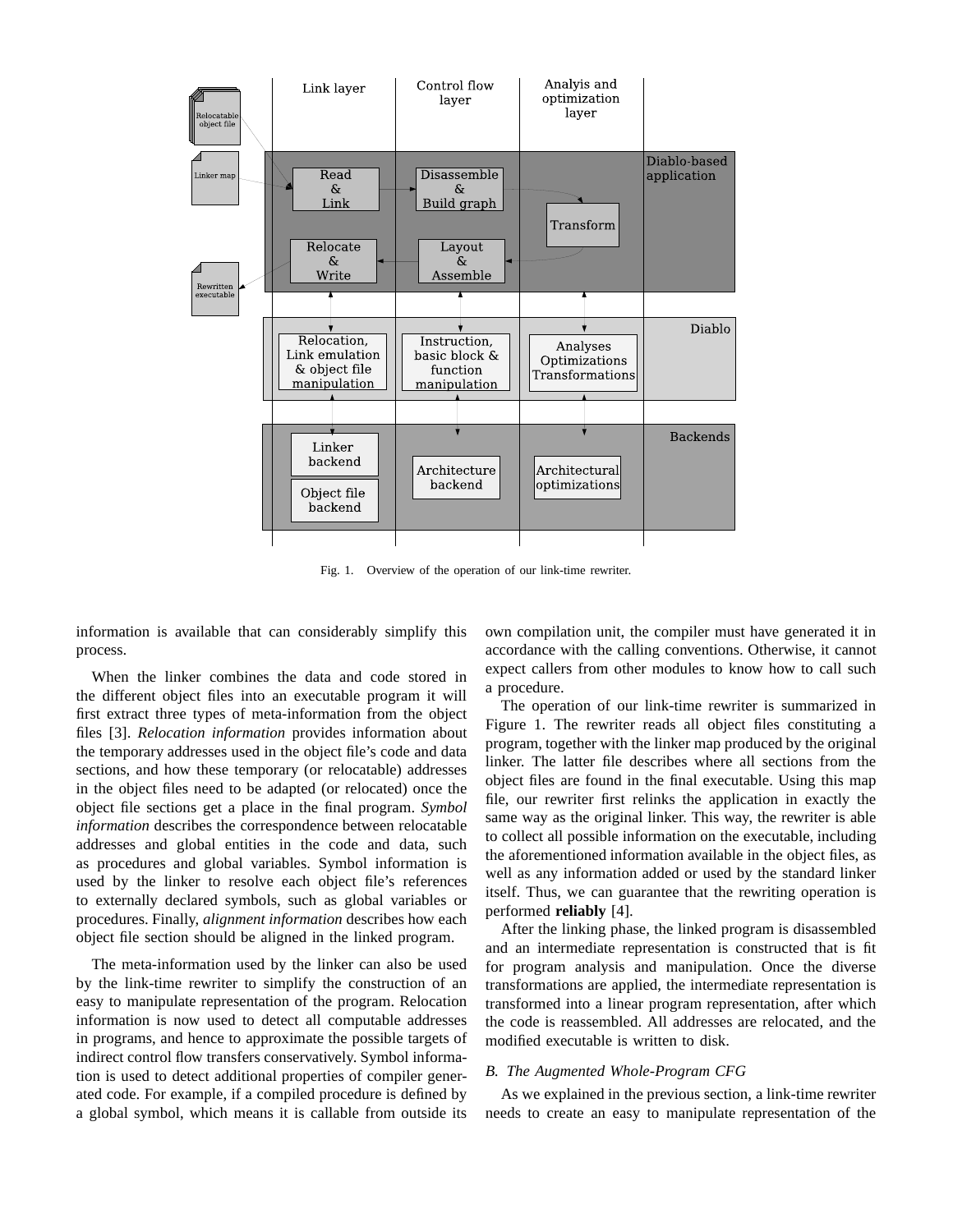input program. Most link-time rewriters operate on a wholeprogram control flow graph (WPCFG), which consists of the combined control flow graphs of all procedures in the program. The nodes of the WPCFG consist of basic blocks which contain instructions that are typically modelled very closely to the native machine code instructions. Usually, analyses on this WPCFG treat the processor registers as global variables and consider memory to be a black box.

The WPCFG usually contains a lot of indirect control flow transfers, for example instructions that jump to an address that is stored in a register. To model indirect control flow elegantly, a virtual *unknown node* is usually added to the WPCFG. As we mentioned in Section II-A, relocation information informs us on the computable addresses in a program, and hence on the potential targets of indirect control flow transfers. The basic blocks at these addresses become successors of the unknown node, and basic blocks ending with indirect control flow transfers become its predecessors. By imposing conservative properties on the unknown node, we are able to handle unknown control flow conservatively in any of the applied program analyses and transformations. For example, during liveness analysis, it is assumed that the unknown node consumes and defines all registers.

Instead of using a simple WPCFG, our framework builds and works on an Augmented WPCFG or AWPCFG. Besides nodes modeling the program's basic blocks, the AWPCFG also contains nodes for all data sections in the object files, such as the read-only, zero-initialized or mutable data sections, the global offset table section, etc. Furthermore, the edges in the graph are not limited to the control flow edges that model possible execution paths. Instead the AWPCFG also contains *data reachability edges* that connect the occurrences of relocatable addresses with the nodes to which the addresses refer. For example, an instruction computing a relocatable address of some data section will be connected to the node corresponding to that data section. Likewise, if the relocatable address of some data or instruction in node A is stored in a data section B, a data reachability edge from B to A will be present. As such, the data reachability edges model code/data that is reachable/accessible indirectly, i.e., through computed jumps or indirect memory accesses.

# *C.* DIABLO*'s design*

Our link-time rewriting framework is implemented as a collection of independent levels of abstraction. The most important of these levels is the DIABLO-kernel level. It provides generic, platform independent transformations at link-time. This level is depicted in Figure 1 in the horizontal middle bar. The architecture of our framework was designed with **retargetability** and extensibility in mind. We have therefore abstracted away as much details as possible from the kernel level.

To be easily retargetable to different architectures as well as different development environments, the DIABLO-kernel level builds upon a backend level, as shown at the bottom of Figure 1. In this level architecture dependent low-level functionality is provided, like e.g. instruction assembly and disassembly procedures, as well as architecture dependent transformation related functionality, like peephole optimizations. The backend level also contains the toolchain dependent functionality. Differences between toolchains are found in the object file format, the symbol resolution of the native linker, *etc*. DIABLO currently supports 4 different architectures (ARM, Alpha, x86 and MIPS) and 3 different toolchains (Gcc, ARM ADS and ARM RVCT).

A typical DIABLO-based application is depicted in the top part of Figure 1. Most of these DIABLO-based applications are small: they consist of a sequence of calls to the functionality from the DIABLO-kernel layer that is needed to perform the necessary link-time rewriting tasks. A link-time optimizer, e.g., consists of a call to the kernel to constructed the AWPCFG, followed by calls to different analyses and optimizations on the AWPCFG and finally a call to write out an executable representation of the AWPCFG. In the following sections we will evaluate different DIABLO-based applications, to show that this system is very **extensible**.

#### III. LINK-TIME OPTIMIZATIONS

On top of DIABLO, we have implemented a collection of analyses and optimizations targeting code size reduction [5] to demonstrate the compaction possibilities of an optimizing linker. We will discuss the most effective optimizations and the results obtained with the optimizing linker.

The analyses and optimizations all work on the AWPCFG. When the initial AWPCFG is built, some basic blocks and data sections remain unconnected which implies that those blocks will never be executed or accessed in any program run. To remove the unreachable parts of the AWPCFG, a fixpoint elimination algorithm based on the algorithm by [6] is used. Our algorithm iteratively marks basic blocks and data sections as reachable and accessible. A basic block is marked reachable when there exists a path from the entry point of the program to the basic block. A data section is marked accessible if a pointer that can be used to access the data (which is determined by relocation information) is produced in a reachable basic block or if a pointer to the data section is stored in an accessible data section.

Useless code elimination removes all instructions that only produce dead values in registers and have no side effects (e.g. storing a value in memory). To determine which values are dead, a context-sensitive interprocedural register liveness analysis is used, which is based on [7].

Constant propagation determines which registers at some program point hold constant values. This is done by using a fixpoint computation that propagates register contents forward through the program. Instructions generate constant values if the source operands have constant values or when a load instruction loads data from the read-only data sections of the program. Although code and data addresses depend on the final layout of the binary, we treat them as constants by propagating a symbolic value which references the corresponding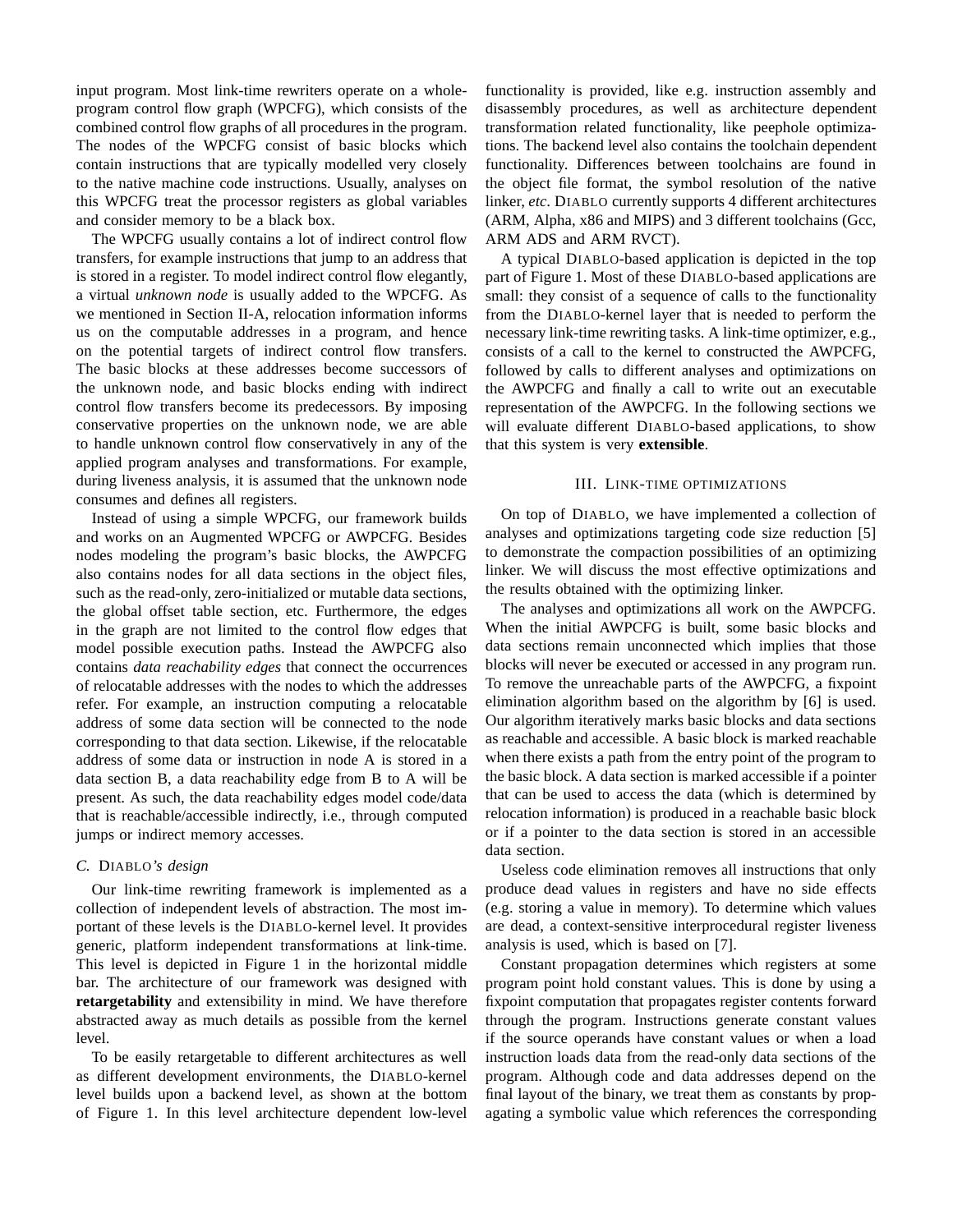

Fig. 2. The fraction of the program size, executed cycles and dissipated energy for a set of benchmarks.

memory location. The results of constant propagation are used to optimize the binary in the following ways:

- Unreachable paths following conditional branches that always evaluate in the same direction are eliminated.
- Constant values are encoded as immediate operands when possible.
- Conditional instructions whose condition always evaluates to true or false are eliminated or unconditionalized.
- Constant folding, i.e. replacing a calculated expression by its value.

Factoring is a compaction technique that merges identical fragments of a program. This can be done at both procedurelevel and basic-block-level granularity. All but one of the identical fragments are removed from the program and the AWPCFG is adapted by inserting calls, returns and the necessary spill code. This introduces some run-time overhead, which implies that factoring cannot be applied on frequently executed parts of the program without causing a slowdown.

The optimization possibilities of link-time rewriting are illustrated in Figure 2. This figure shows the compaction results for a set of benchmarks compiled with the ARM RVCT 2.1 compiler. This compiler is renowned for its ability to produce very compact code. We applied our compaction techniques on the benchmarks, limiting factoring to the less frequently executed code. The energy dissipation and executed cycles were measured using Sim-Panalyzer [8]. The average code size reduction was 18.5%, while the execution time is reduced by 12.3 % and the energy dissipation is reduced by 10.1%. These results clearly indicate the usefulness of linktime optimization. It also shows that generating smaller code doesn't need to imply a performance penalty.

# IV. KDIABLO: COMPACTION AND SPECIALIZATION OF THE LINUX KERNEL

Linux is becoming more and more popular for use in embedded systems. The advantages are obvious: there are no licensing fees involved, the system designer has complete control over the source code, etc. However, using Linux as opposed to a conventional embedded operating system incurs a massive size overhead: the Linux kernel can be up to an order

of magnitude larger than a conventional embedded operating system kernel for the same system.

This overhead comes from the fact that Linux isn't designed from the ground up to be as small as possible. Rather, the design is geared towards offering a very general computing environment on a wide range of general-purpose systems, while still having a maintainable code base. Because of the generality requirement, there are a lot of features in the kernel that are not needed for embedded systems. For example, Linux offers some boot-time configurability through the use of the so-called "kernel command line". The boot loader passes this command line to the kernel, which parses it and uses it to set a number of configuration variables. On an embedded system, where there is no control over the boot process, this command line will be fixed over the lifetime of the system. Consequently, boot-time configuration is not needed and the kernel's code should be optimized for the specific values of the configuration variables. However, this kind of fine-grained configuration is not implemented because of maintainability issues.

Part of the overhead can be removed by applying link-time optimization techniques as described in Section III. However, if more information about the target system's hardware and software configuration is known, more aggressive optimization is possible. It is possible to *specialize* the kernel for a specific target system, removing the overhead incurred by unneeded features. This combination of link-time optimization and specialization for the Linux kernel is implemented in kDiablo [9].

kDiablo supports the Linux 2.4 kernel for ARM and i386 systems. In addition to the standard link-time optimizations, kDiablo offers the following specializations:

• *Initialization code motion* There are a lot of procedures and data structures in the Linux kernel that are only used during system initialization. In order to reduce the runtime memory footprint of the kernel, the Linux developers have annotated this code and these datastructures so that they can be removed from memory once they are no longer needed.

However, this annotation is independent of the kernel configuration, so only code that is guaranteed to be "initialization code" in all possible kernel configurations can be annotated. kDiablo will run an analysis on the kernel's control flow graph that can find extra initialization code for this specific kernel configuration. By annotating this code as well, the run-time memory footprint of the kernel can be reduced.

- *Unused system call elimination* For a lot of embedded systems, all applications that will ever run on the system are known in advance. If so, it is possible to analyse these applications at design time and make a list of all system calls that they use. The handler code for all unused system calls can then be removed from the kernel. On our test systems, only 83 of the 245 systems calls were needed. All other system calls could be removed from the kernel without impacting the correctness of the system.
- *Boot-time configuration overhead removal* As mentioned before, the Linux kernel offers a boot-time configuration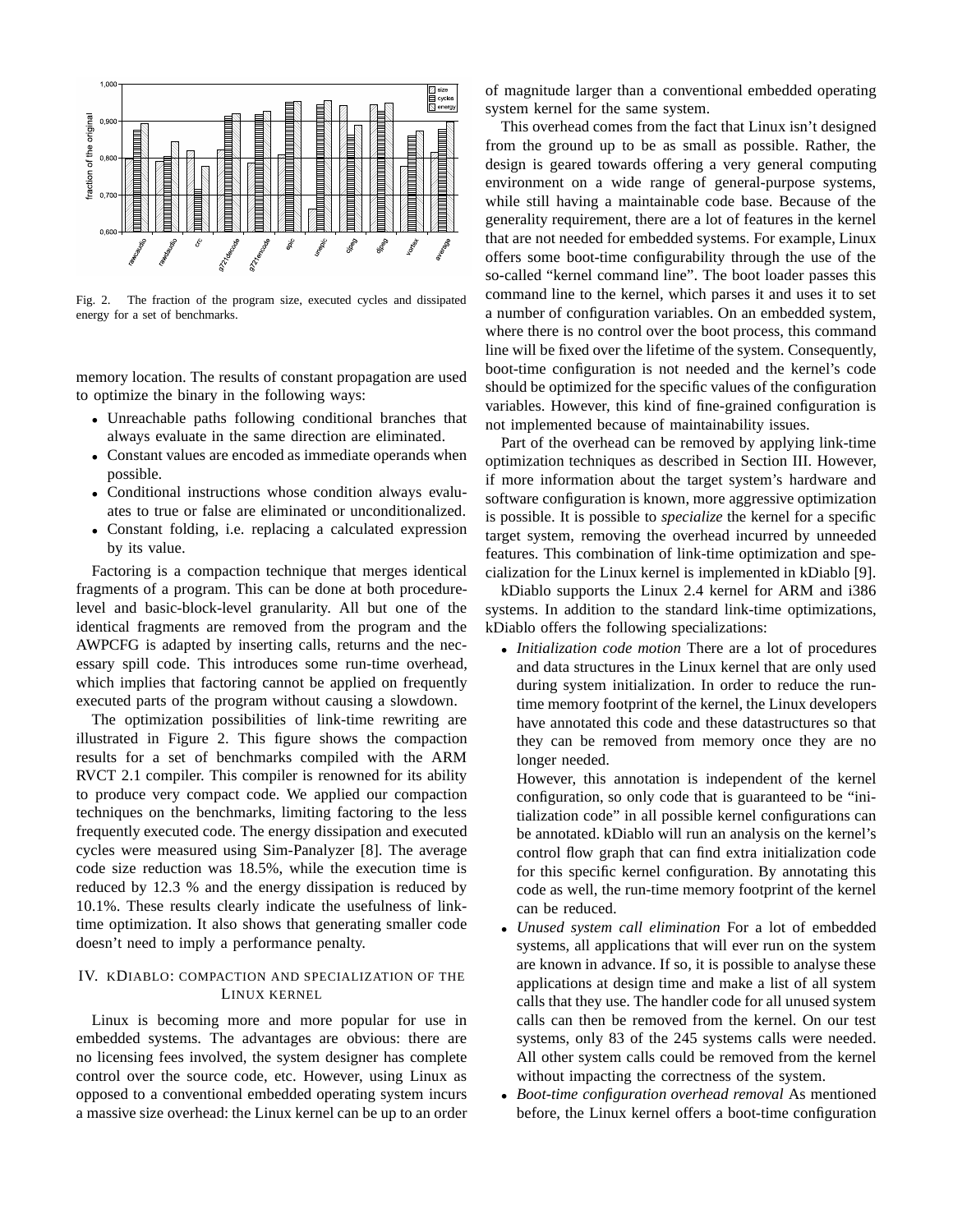feature that allows the user to specify the values of some configuration variables at boot time. This feature is unnecessary on embedded systems, but cannot be removed from the kernel.

There are two kinds of overhead associated with this feature. On the one hand, there is the parsing code that interprets the configuration string and sets the variables to their appropriate values. On the other hand, the kernel code is not optimized for specific values of these configuration variables: sometimes a path in the code can only be taken if a variable has a specific value. If it is known in advance that the value of this variable is something else, this code path could be removed from memory.

kDiablo can remove the parameter parsing code from the kernel, and set the configuration variables to their correct value at link time. Using constant propagation techniques, the code is then optimized for these values.

Through application of both link-time optimization and specialization of the kernel, kDiablo is capable of removing about 16% of the run-time memory footprint of the kernel on our test systems.

# V. FIT, A BINARY INSTRUMENTATION FRAMEWORK

Some code optimizations, both at compile time and at link time, require up front knowledge of the program's dynamic behaviour. For example, profile-guided branch layout uses the program's execution profile, which is measured during program execution, to relayout the conditional branches in the program to reduce the probability of branch mispredictions. The tools used to collect this run-time information should satisfy a number of criteria:

- *Extensibility* The tool should allow to answer a number of different questions about the program's run-time behaviour. The developer has to be able to specify which information he wants to collect, and at which program points this information should be collected.
- *Precision* The collected information should be precise. The program's execution should not be influenced by the fact that information is collected.
- *Portability* Ideally, the same tool should be usable on all different architectures a developer is likely to encounter.
- *Speed* For practical reasons, the execution slowdown due to information collection should be as low as possible.

To collect the needed information, one can rely on sampling, simulation or instrumentation. While sampling is the fastest method, it does not give accurate results. While simulation appears to be the easiest way of collecting accurate information, it is also very slow. Instrumentation, which means interweaving the information-collecting instructions with the regular program, is an order of magnitude faster, and can be just as flexible and accurate as simulation. Instrumentation can be done either statically or dynamically. Dynamic instrumentors insert the analysis code on the fly. This has the advantage of being able to instrument self-modifying or JITted code, at the cost of being rather slow. Static instrumentation techniques,

that rewrite the binary before execution, are a lot faster, but they cannot handle self-modifying or dynamically generated code.

We have developed our own static instrumentor on top of the DIABLO framework, called FIT [10]. FIT implements an ATOM-compatible [11] interface, and is designed to satisfy the aforementioned criteria as much as possible:

- *Extensibility* Just like ATOM, FIT is actually not as much an instrumentor as an *instrumentor generator*. The user specifies which analysis code should be inserted into the program, and at what program points (e.g. at the start of the program, at the end of each basic block, before each conditional branch instruction, . . . ) this code should be inserted. FIT then generates a custom instrumentor that rewrites programs to insert the analysis code.
- *Precision* Adding instrumentation code to a program can influence the run-time behaviour in very subtle ways. For example, if the analysis code opens a file to write some results in, and the standard C library routines are used for this purpose, this means that the opened file will appear in the C library's internal data structures. If the program-tobe-instrumented later on performs a file operation that causes the C library routines to iterate over the list of all open files, the extra opened file will be iterated over as well. As a consequence, the execution of the instrumented program deviates from the execution of the uninstrumented program. A second example concerns the addresses of code and data structures. Inserting analysis code and data into the program causes the original code and data to be moved. If no compensating measures are taken, any code that relies on specific addresses (this can be as simple as printing the address of a procedure or data structure) will execute differently in the instrumented program. Both examples can be illustrated with ATOM, which contains no compensating measures for these problems.

FIT does compensate for these issues. The first problem is solved by linking the analysis code against a specialpurpose C library that does not share any data structures with the regular C library. To solve the second problem, FIT will intelligently add calls to an address translation routine whenever an original address is needed.

- *Portability* As FIT is built on top of the DIABLO framework, it can easily be ported to different architectures. If an architecture is supported by the DIABLO framework, porting FIT just requires porting the support C library and porting one source code file that implements the platform-specific instrumentation instructions. Currently, FIT supports the ARM, i386 and Alpha architectures.
- *Speed* FIT will use all analyses and optimizations available in DIABLO to reduce the speed impact of the added instrumentation code. In addition, if less precision is needed, FIT can turn off part of the address translation calls, which will reduce the speed impact. With full precision instrumentation, basic block tracing on the i386 architectures slows the program down with a factor of